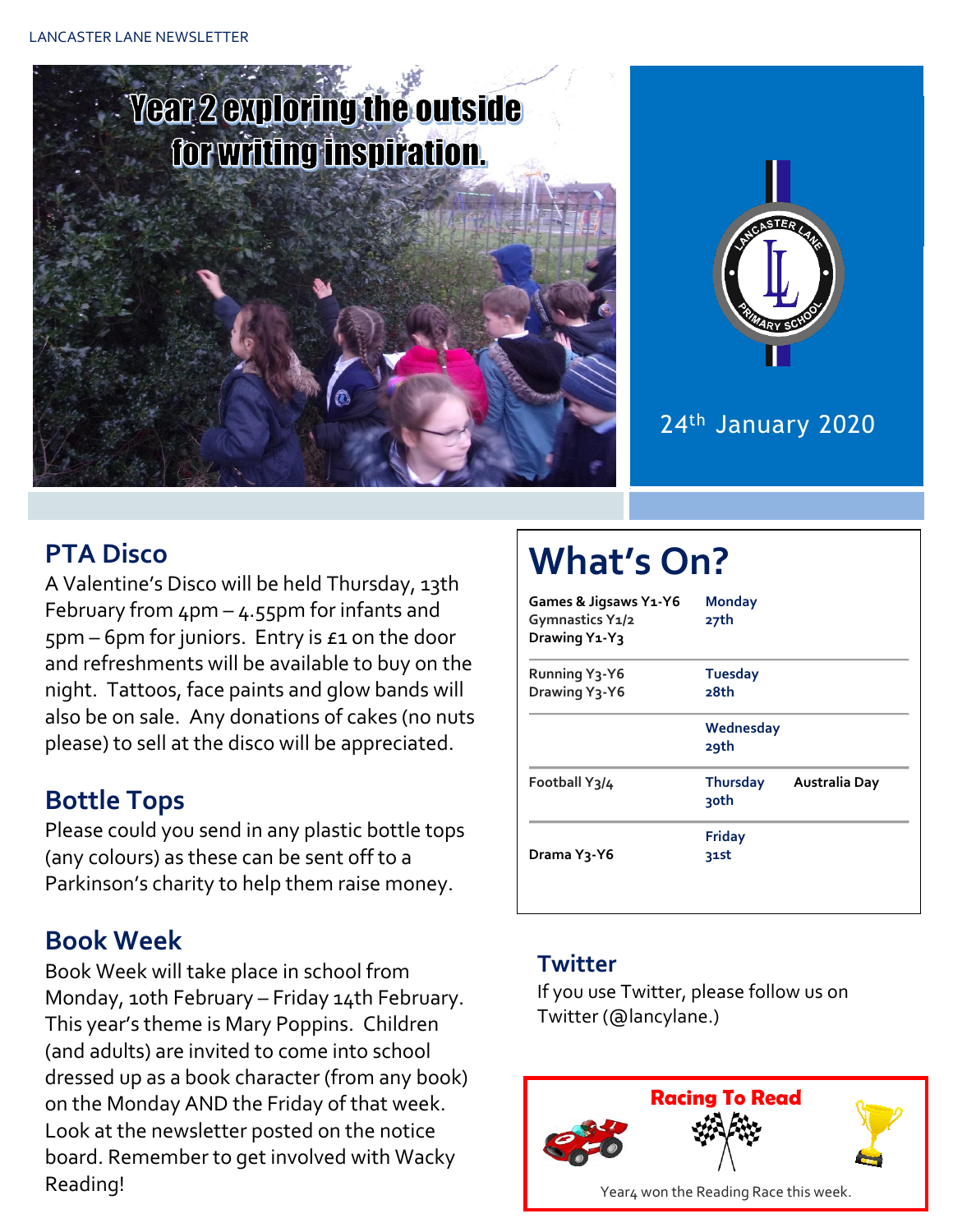#### **Australia Day**

On Thursday, 30th January for those children who bring in a £1 donation, children may come to school wearing red, white and blue (the colours in the Australian flag) or green and yellow (Australia's sporting colours) for our Australian Day. Should your child wish to dress as a kangaroo or a koala they are free to do so. All proceeds raised will go towards efforts to help those affected, including the wildlife, by the Australian wildfires.

#### **Key Stage 2 SATs meetings for parents**

Mrs Mills, along with Mrs Hankin, will be running a Y6 SATs meeting for parents on Wednesday, 29th January at 6pm for those parents who couldn't make the morning session. Lots of information, tips, hints and advice will be given so please try and come along. Refreshments are provided.

### **Governor Vacancy**

The closing date for the parent governor elections is 12noon on Monday, 27th January. If you would like any further information please speak to Mrs Geldard.

### **Stoppers and Breakfast Club**

In line with the policies available on the school's website (Stoppers page), invoices for Stoppers and / or Breakfast should be paid within 5 days of receipt. Your child will not be able to have their place if bills are not paid on time at the end of each month.

### **Outside Achievements**

Johnson (Y<sub>1</sub>) has moved up to Stage  $4$  in his swimming lessons, Sienna (Y2) gained her proficiency award at gymnastics, Lucy (Y2) participated in Shrimps Swimming Gala and Keira (Y2) was awarded Player of the Week in tennis. Well done to all of you.



Year 1 have been sorting out deciduous and evergreen trees.



Year 4 using a disclosure tablet in Science.



Reception learning to ride a bike.